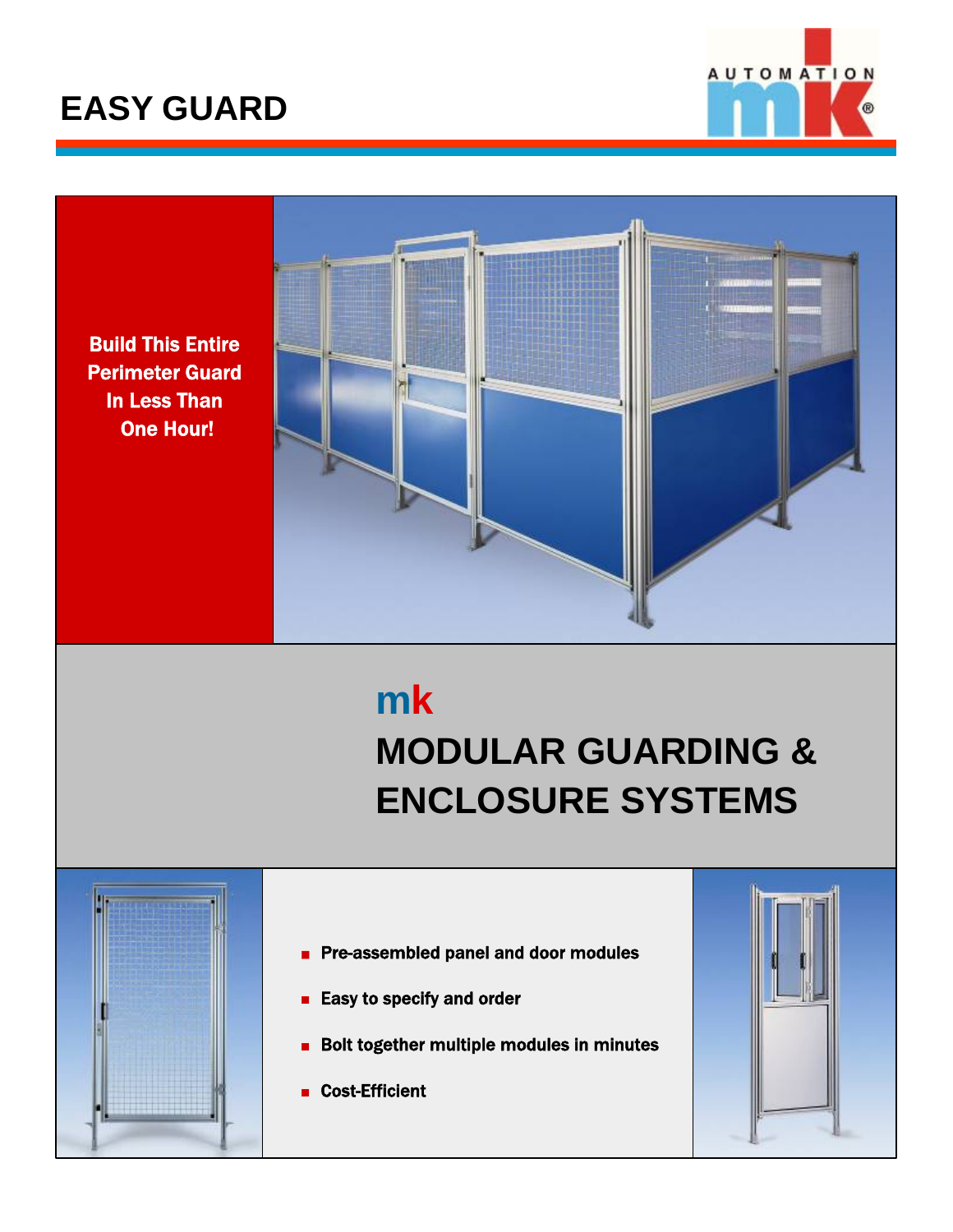



### Pre-assembled Panels and Doors

### THE FASTEST, EASIEST AND MOST COST-EFFECTIVE WAY TO PROTECT YOUR EMPLOYEES AND PLANT EQUIPMENT

Aluminum extrusions have surpassed welded steel structures as the way to build protective guards and enclosures in almost every industry worldwide.

Aluminum extrusions offer strength comparable to welded steel, but provide greater versatility and resistance to corrosion for longer, more viable usage. They are also aesthetically appealing and can be re-configured as your needs change. Unfortunately most companies today do not have the expertise to create the optimal design for their specific needs, or the time required to select and assemble hundreds of parts.

EASY GUARD dramatically reduces ordering and assembly time. It is the most cost-efficient guarding system on the market today.

EASY GUARD Modules are completely pre-assembled panels and doors constructed of 40 x 40mm (1.5" x 1.5") heavy duty aluminum extrusions with PVCcoated or clear Polycarbonate inserts. Best of all, each module includes all the necessary hardware and can be ordered using a single part number.

## Why use EASY GUARD?

### EASY TO CONFIGURE AND INSTALL

- No CAD drawings required!
- No cutting and welding!
- No parts to sort and separate!
- Guard Panels and doors join together using only 2 bolts!
- One person can easily connect multiple modules and build an entire guard.

#### EXTREMELY FLEXIBLE

- Available in a wide range of standard and custom sizes.
- Can be arranged in almost any configuration.
- Can be modified, reconfigured and reused.

#### SIMPLE TO ORDER

- Order an entire panel or door with a single part number, versus selecting and ordering 30-40 individual extrusions and components.
- Short lead times.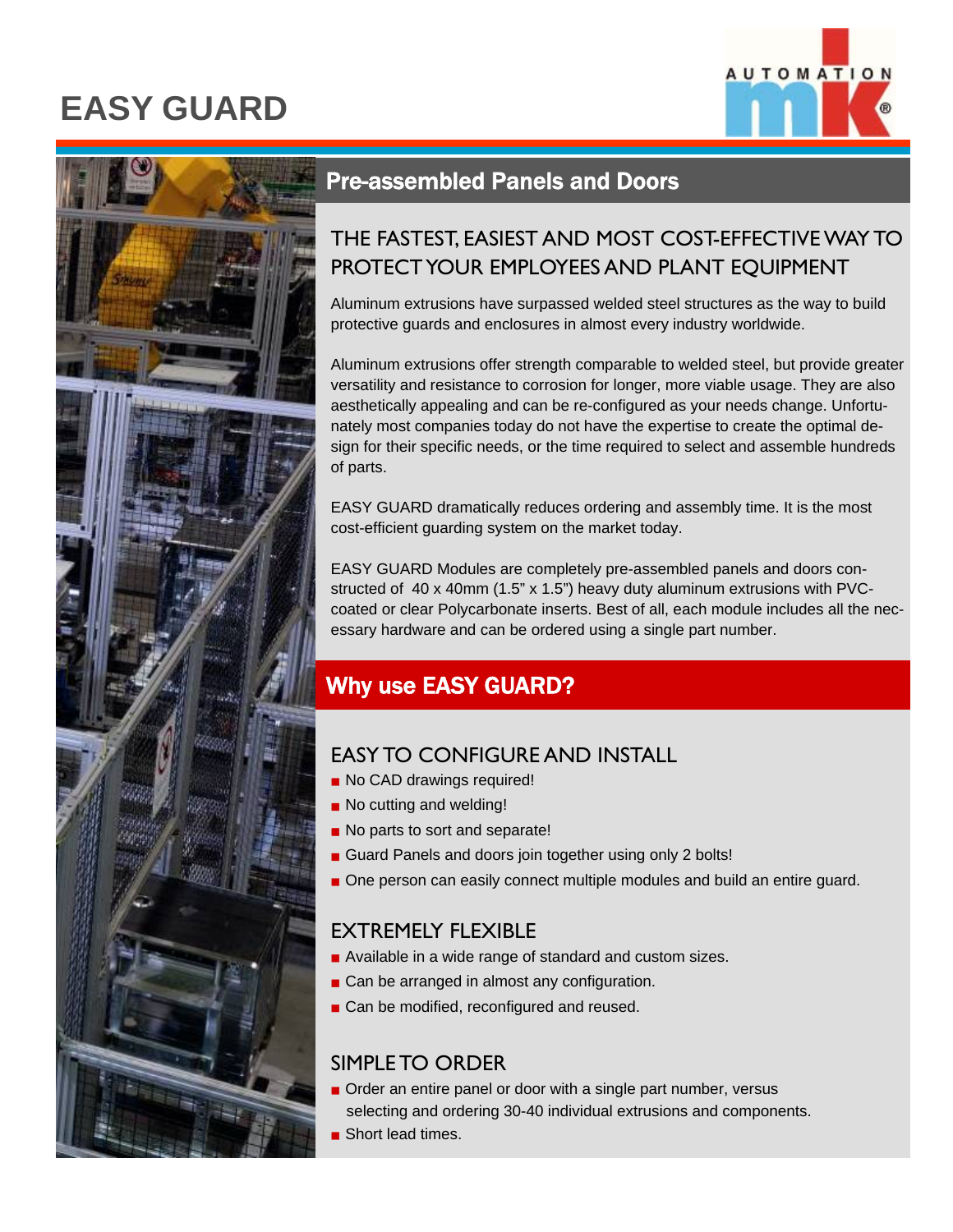

### **How to order Easy Guard Panels & Doors**

#### **Want this ?**



## **Order this !**

#### *Example:*

Build this entire safety enclosure in less than one hour. Order only 13 parts, instead of 384 individual components.

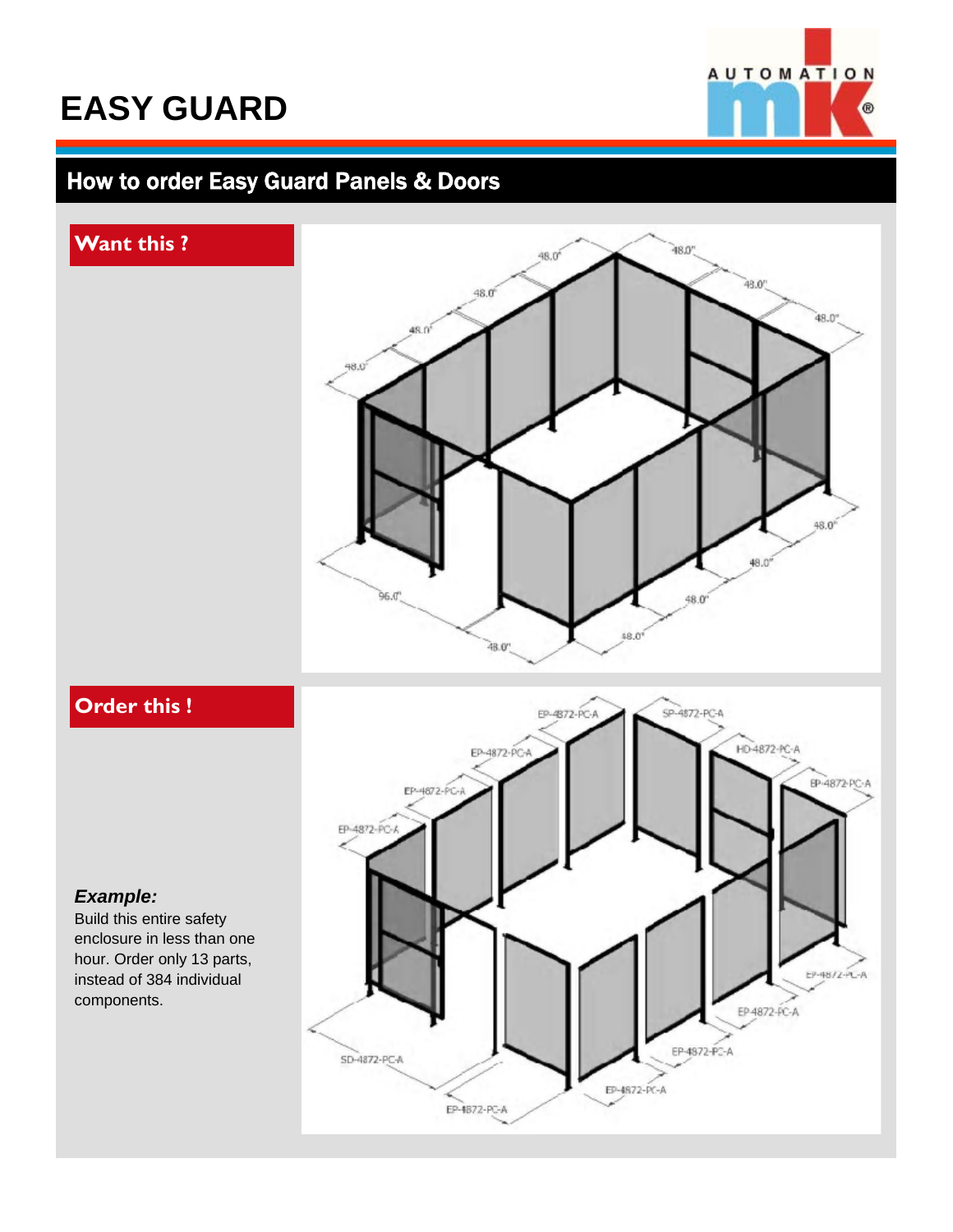

#### **Step 1** SPECIFY PANELS:

- Standard panel heights are: 48", 60", 72" and 84"
- Standard panel widths are: 12", 24", 36" and 48"
- All panels and doors include connectors for panel-to-panel mounting, and floor mounting brackets
- All panels and doors are constructed of 40 x 40mm (1.5 " x 1.5") anodized aluminum extrusions
- Available paneling materials include:
	- 1" x 1" black or yellow PVC-coated wire mesh
	- 1/4" thick clear Polycarbonate

## **Step 2**

#### SPECIFY DOORS:

- Standard door heights are: 48", 60", 72" and 84"
- Standard hinged door widths are: 30", 36" and 48"
- Standard sliding door widths are: 72" (36" opening) and 96" (48" opening)
- Doors include hinges, ball latch, doorstop and handle
- Doors with heights over 60" include a center horizontal cross beam for added rigidity



CUSTOM SIZES, COLORS AND MATERIALS AVAILABLE.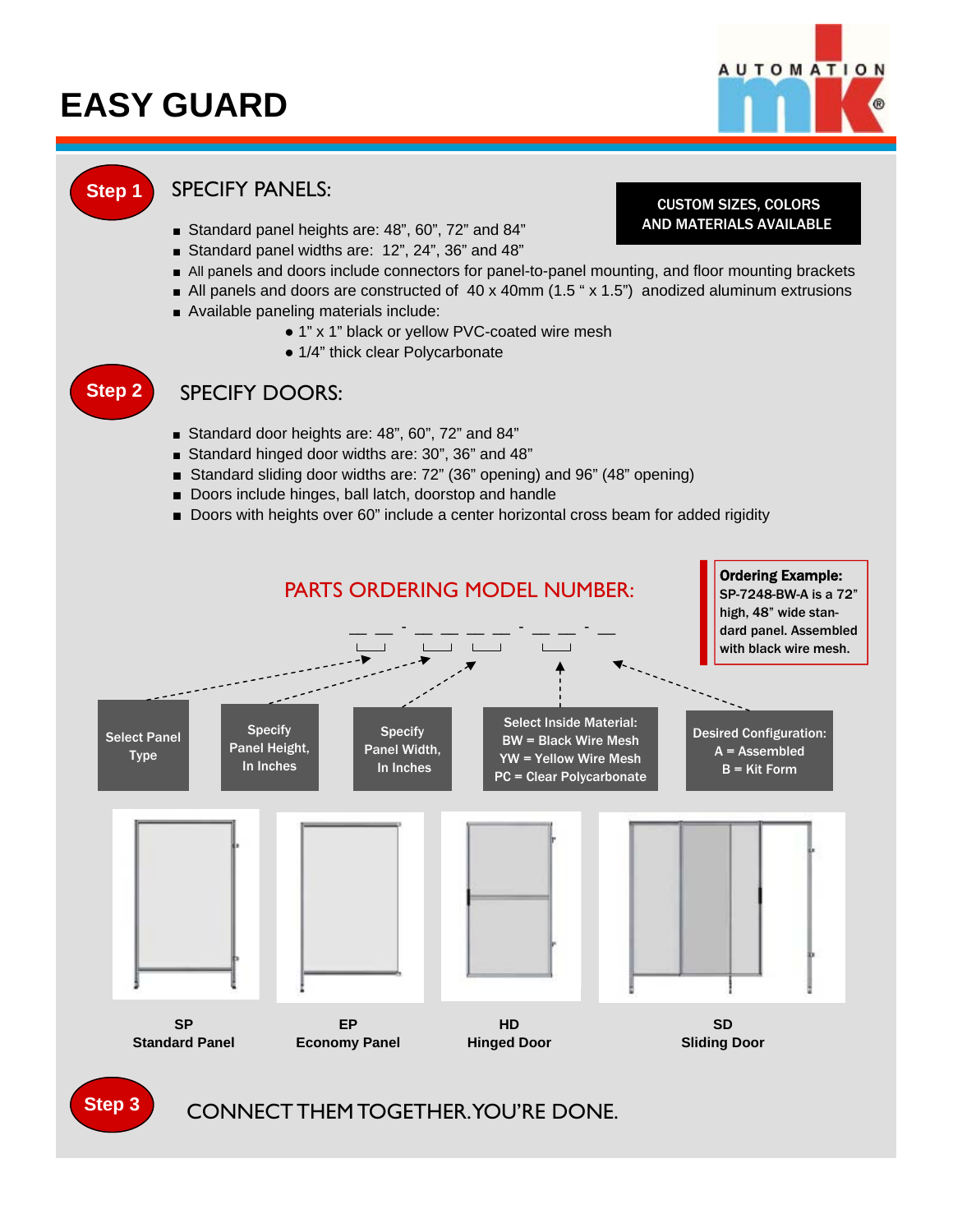

## **Custom Machine Guarding Solutions**

#### **FOR NON-STANDARD APPLICATIONS, THAT'S WHERE A SOLUTION PROVIDER LIKE MK AUTOMATION, INC. BECOMES INVALUABLE.**



Our knowledgeable engineering staff possesses many years of experience providing manufacturing companies and machine builders with custom guarding solutions that have solved a multitude of workplace safety problems. At mk we offer:

- Free engineering and application support
- 2D / 3D CAD Models
- Detailed approval drawings
- Assembly and Installation Services

With the mk Aluminum Framing System, you can build just about anything you can imagine. This includes perimeter guards, integrated machine guards, safety enclosures, sliding doors and windows, counterbalanced doors and windows, folding doors and windows, and much more. You name it, we can build it.

What's more, mk offers the broadest product line of aluminum extrusions, connectors and accessories. This means you can build your guards or safety enclosures exactly the way you want. All mk products are engineered to work together. That means they fit together precisely, align accurately, and assemble quickly.

- Powder-coated extrusions available
- Large variety of paneling materials
- Safety interlock switches
- Custom Parts